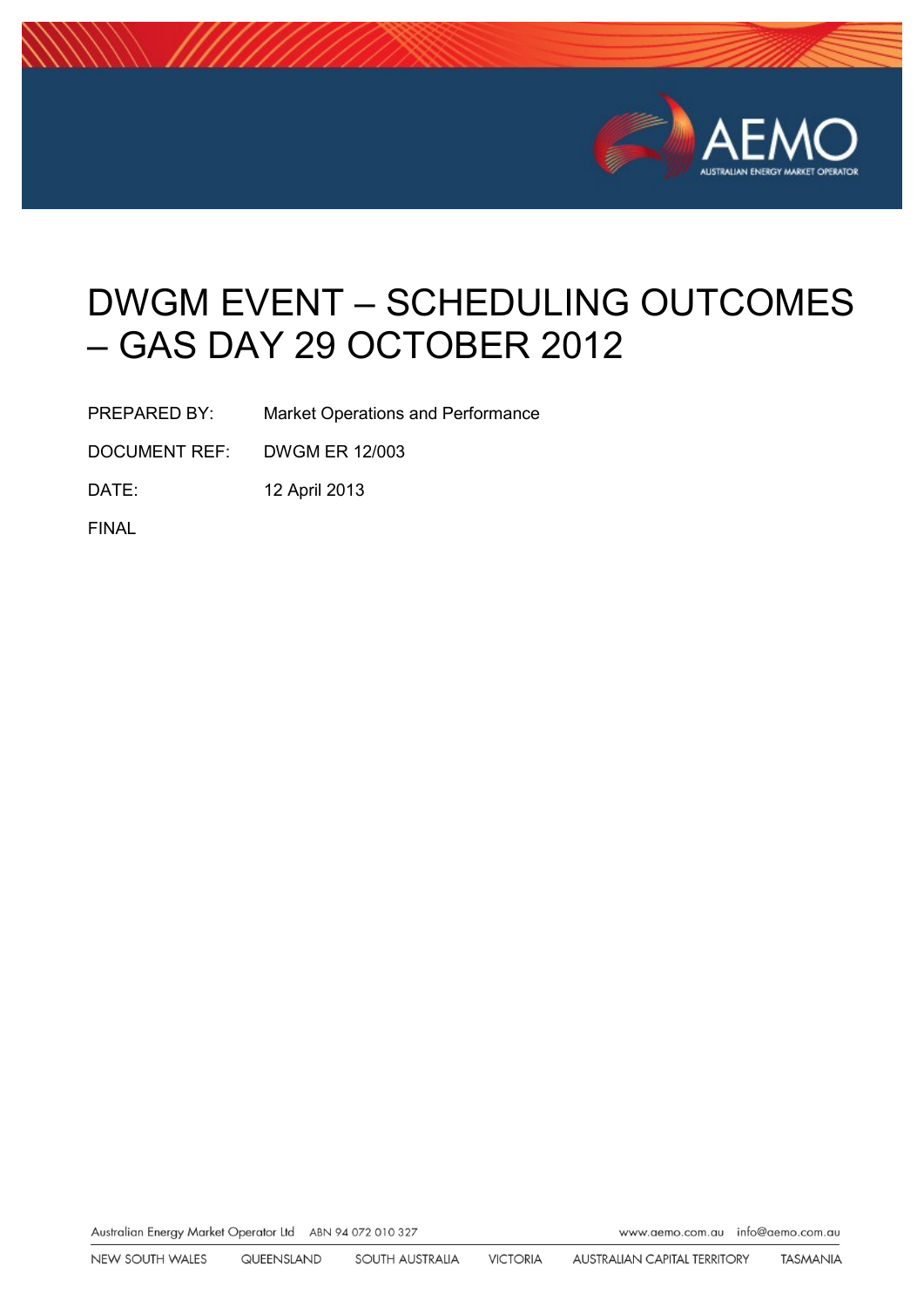

## **Contents**

| $\mathbf{1}$   |  |
|----------------|--|
| 2              |  |
| 2.1            |  |
| 2.2            |  |
| 3              |  |
| $\overline{4}$ |  |
| 5              |  |
|                |  |
|                |  |
|                |  |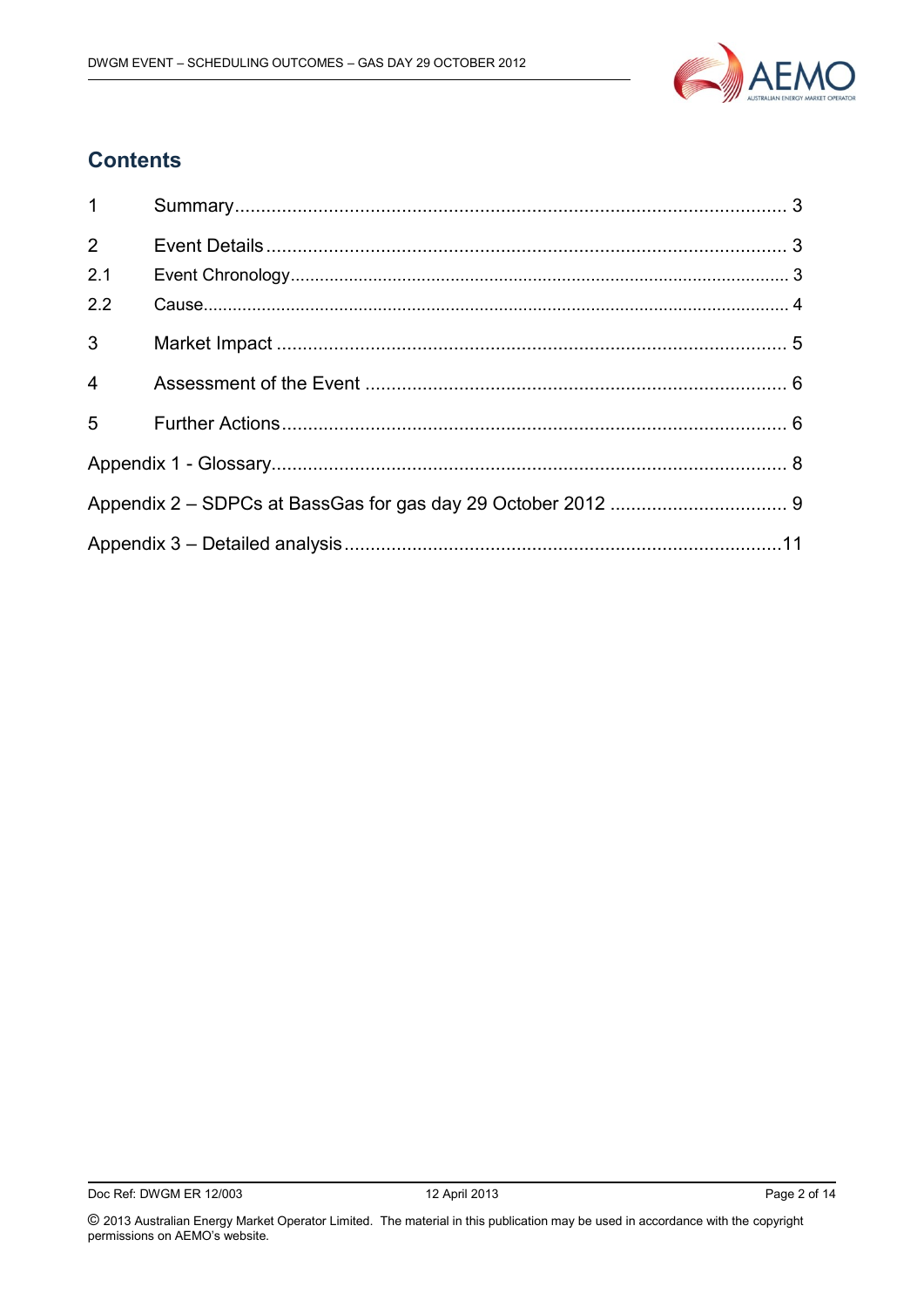

## <span id="page-2-0"></span>**1 Summary**

On Monday 29 October 2012, BassGas (OE Resources) requested that AEMO apply a supply and demand point constraint (SDPC) which changed the 0500 hrs quantity for the 28 October gas day. AEMO incorrectly revised the 6 AM schedule for gas day 29 October after applying the SDPC.

AEMO has investigated event and does not consider the breach to be an unintended scheduling result because the estimated financial effect on Market Participants is below financial thresholds<sup>1</sup> in the National Gas Rules (NGR). However, AEMO concludes this event constitutes noncompliance with the Wholesale Market Gas Scheduling Procedures (Victoria). AEMO has additionally determined the breach is not material.

This report has been prepared under section 91BN of the National Gas Law (NGL) in relation to breaches of the Wholesale Market Procedures. The report describes the breach and the reasons for AEMO's decision that the breach is not material.

## <span id="page-2-1"></span>**2 Event Details**

At 0537 hrs on Monday 29 October 2012, a fax was received from BassGas (OE Resources) which requested that AEMO apply an SDPC for the 28 October gas day. The SDPC included a constraint of 0 GJ/hour to be applied for the last hour at 0500 hrs.

The SDPC's hourly constraint quantities were incorrectly applied for the 29 October gas day and a revised 6 AM schedule was published. As a result of the SDPC, BassGas scheduled injections were reduced from 40,000 GJ to 31,242 GJ and the revised 6 AM ex ante price was increased to \$4.1369/GJ from the initial price of \$3.5023/GJ. Other injection points were scheduled more to balance demand.

Note – All references to time in the report refer to Australian Eastern Standard Time.

### <span id="page-2-2"></span>**2.1 Event Chronology**

On 29 October 2012:

- At 0416 hrs, BassGas advised AEMO that its gas plant had tripped and would be restored in one hour.
- At 0508 hrs, AEMO published the 6 AM pricing and operating schedules. Injections at BassGas had been scheduled (as per Origin Energy's bid and without an SDPC) at 40,000 GJ for gas day 29 October (i.e. at 1,667 GJ/hr for all hours).
- At 0529 hrs, AEMO requested confirmation of 40,000 GJ for gas day 29 October from BassGas.
- At 0537 hrs, BassGas submitted (via fax) an SDPC for gas day 28 October which had zero flow for the hours 0600, 0700 and 0500. The reason for the constraint was noted as being due to "LLGP tripped at 0454 hrs".
- At 0547 hrs, AEMO revised the 6 AM pricing and operating schedules for gas day 29 October using the (incorrect) SDPC submitted for gas day 28 October. Injections at BassGas were rescheduled at 31,242 GJ for the day (as per SDPC refer to Appendix A).
- At 0550 hrs, BassGas confirmed scheduled injections for gas day 29 October for a total daily quantity of 40,000 GJ (i.e. as per the initial 6 AM schedule).

<sup>-</sup> $<sup>1</sup>$  Refer rule 217(4) of the NGR.</sup>

Doc Ref: DWGM ER 12/003 12 April 2013 Page 3 of 14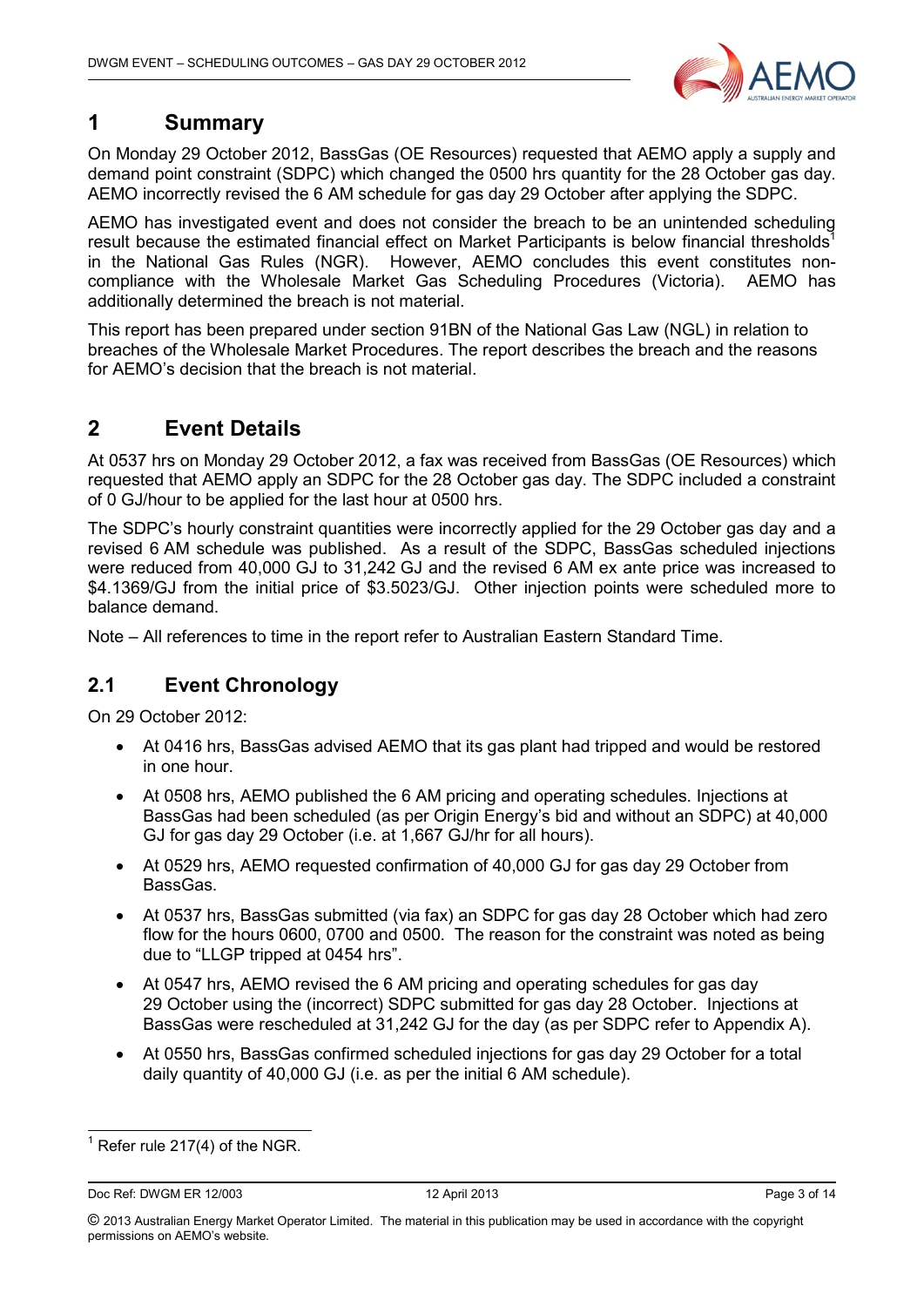

- At 0609 hrs, AEMO re-requested confirmation of BassGas injections for gas day 29 October as per revised 6 AM schedule for a total daily quantity of 31,492 GJ (N.B. this is with the incorrect SDPC applied).
- At 0625 hrs, BassGas submitted (via fax) an SDPC for gas day 29 October which had maximum hourly quantities for a total daily quantity of 37,902 GJ (refer to Appendix A). The reason for the constraint was noted as being due to "Delayed restart of LLGP".
- At 0644 hrs, BassGas confirmed scheduled injections for gas day 29 October for a total daily quantity of 38,000 GJ.
- At 0720 hrs, BassGas submitted (via fax) an SDPC for gas day 29 October which had maximum hourly quantities for a total daily quantity of 31,642 GJ (refer to Appendix A for details). The reason for the constraint was noted as being due to "Yolla Y4 well shut in for wireline program".
- At 0909 hrs, AEMO published the 10 AM pricing and operating schedules for gas day 29 October which used the hourly quantities in the SDPC submitted at 0720 hrs for the remaining hours of gas day. Injections at BassGas were scheduled at 31,022 GJ for the day (refer to Appendix A).
- At 0940 hrs, AEMO requested confirmation of 31,022 GJ for gas day 29 October from BassGas.
- At 0957 hrs, BassGas confirmed scheduled injections for gas day 29 October for a total daily quantity of 31,022 GJ (as per the 10 AM schedule).
- At 1311 hrs, AEMO published the 2 PM pricing and operating schedules for gas day 29 October using the same SDPC that applied at the 10 AM schedules. Injections at BassGas were scheduled at 31,022 GJ for the day.
- At 1605 hrs, BassGas submitted (via fax) an SDPC for gas day 29 October which had hourly quantities for a total daily quantity of 28,512 GJ (refer to Appendix A for details of MHQ). The reason for the constraint was noted as being due to "Yolla Y4 well remains shut in for wireline program".
- At 1719 hrs, AEMO published the 6 PM pricing and operating schedules for gas day 29 October which used the hourly quantities in the SDPC submitted at 1605 hrs for the remaining hours of gas day. Injections at BassGas were scheduled at 28,102 GJ for the day.
- At 2109 hrs, AEMO published the 10 PM pricing and operating schedules for gas day 29 October using the SDPC submitted at 1605 hrs. Injections at BassGas were scheduled at 28,102 GJ for the day.

The final actual injections at BassGas over the day were 27,843 GJ, a deviation of -259 GJ from the scheduled injection of 28,102 GJ.

#### <span id="page-3-0"></span>**2.2 Cause**

The primary cause of the event was human error. AEMO staff misread a fax and incorrectly applied an SDPC intended for gas day 28 October 2012 to the 6 AM schedule for gas day 29 October 2012.

Factors which contributed to the error occurring are:

 BassGas requested an SDPC for gas day 28 October at 0537 hrs after AEMO had already requested confirmation of the 6 AM schedule quantity for 29 October gas day.

Doc Ref: DWGM ER 12/003 12 April 2013 Page 4 of 14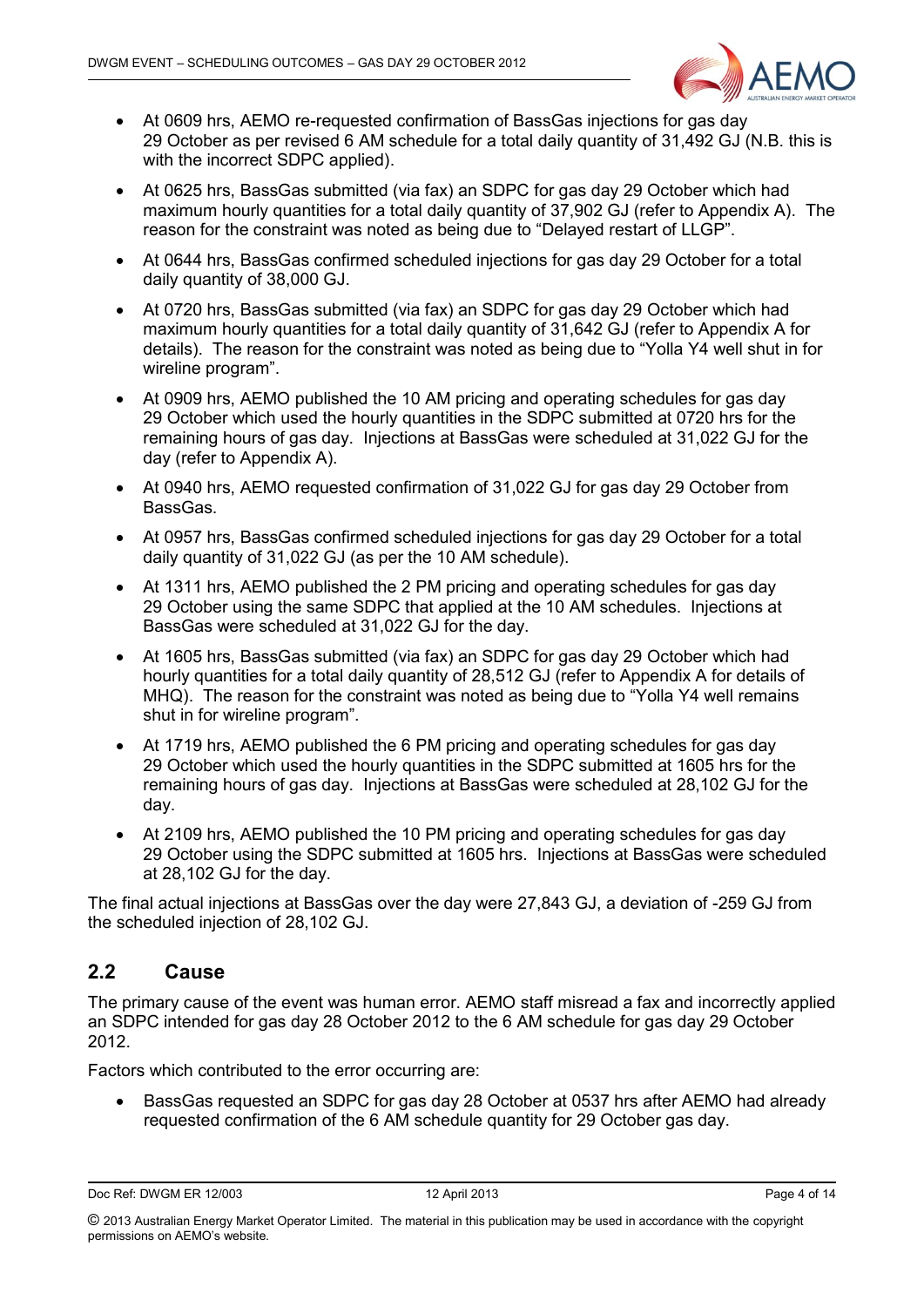

 Physical issues at the BassGas plant which lead to multiple confirmations and SDPC requests with various quantities, on the 28 October gas day leading into the 29 October gas day.

## <span id="page-4-0"></span>**3 Market Impact**

The market was impacted in three ways – scheduled imbalances, deviations and prices. Less BassGas supply was scheduled at the 6 AM scheduling horizon than were thought to be achievable for gas day 29 October and as a result:

- Published ex ante prices were higher for the 6 AM, 6 PM and 10 PM scheduling horizons compared to what they would have been had the SDPC not been applied.
- Shippers faced greater imbalance payments as a result of the higher published ex ante prices (i.e. net injectors would be better off and net withdrawers worse off).
- Deviation payments for the 10 PM scheduling interval on 28 October and the 2 PM and 6 PM scheduling intervals on 29 October would be determined based on the higher published ex ante prices.

There was no material impact on the operation of the Declared Transmission System (DTS) as a result of the event.

The error resulted in the combined changes to imbalance, deviation and linepack payments for eight participants being less than they would have been had the error not occurred. The maximum individual net impacts were an under payment of \$20,541 and an undercharge of \$16,413. The total net under payments was \$43,891.

Appendix 3 provides AEMO's detailed analysis of the financial impact.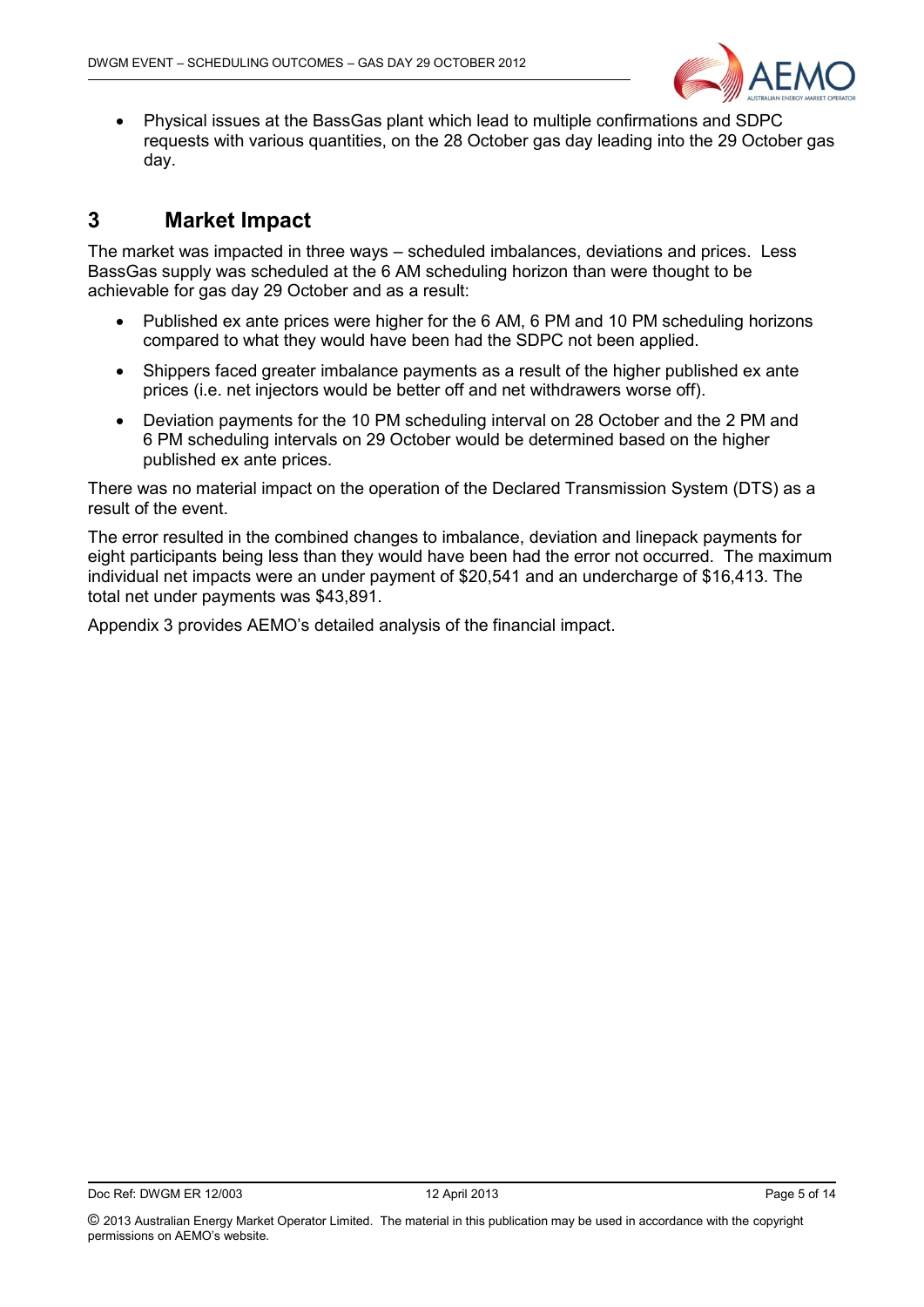

## <span id="page-5-0"></span>**4 Assessment of the Event**

In its assessment of the event AEMO has considered whether there has been a breach of the Gas Scheduling Procedures and, if so, whether the outcome is an unintended scheduling result,

As indicated in Table 1, AEMO has determined that the scheduling outcome did not comply with the Gas Scheduling Procedures but does not meet the financial thresholds criteria for unintended scheduling results.

AEMO is required to report the breach of the Wholesale Market Procedures, which includes the Gas Scheduling Procedures, under s 91BN of the NGL.

#### *Table 1 Assessment of the event*

| ASSESSMENT CRITERIA                                                                                                                                                                          | <b>ASSESSMENT</b>                                                                                                                                                                                                                        |
|----------------------------------------------------------------------------------------------------------------------------------------------------------------------------------------------|------------------------------------------------------------------------------------------------------------------------------------------------------------------------------------------------------------------------------------------|
| Gas Scheduling Procedures clause 3.8 Supply and<br><b>Demand Point Constraints</b><br>AEMO will set SDPC parameters at an injection or<br>withdrawal meter according to information supplied | By applying a SDPC to limit BassGas injections,<br>AEMO did so without information provided by<br>BassGas.                                                                                                                               |
| by Producers, Interconnected pipeline service<br>providers and storage providers                                                                                                             |                                                                                                                                                                                                                                          |
| NGR r217 Unintended scheduling results                                                                                                                                                       | While the scheduling outcome meets the criteria for<br>unintended scheduling results when assessed                                                                                                                                       |
| (1) If scheduling instructions issued as part of an<br>operating schedule produce one or more of the<br>following results:                                                                   | against rule 217(1), it does not meet the criteria for<br>unintended scheduling results when assessed<br>against rule 217(4).                                                                                                            |
| (f) is not issued in accordance with the gas<br>scheduling procedures,                                                                                                                       | The maximum individual net impacts were an under<br>payment of \$20,541 and the total net under payment                                                                                                                                  |
| then that result will be an unintended scheduling<br>result unless                                                                                                                           | was \$43,891.                                                                                                                                                                                                                            |
| $(4)$ its estimated financial impact <sup>2</sup> for an individual<br>Market Participant is less than \$22,268 or for all<br>Market Participants is less than \$55,670.                     | Consequently AEMO does not consider this breach<br>to be an unintended scheduling result.                                                                                                                                                |
| NGL s91BN(2) If AEMO suspects a breach of the<br>Wholesale Market Procedures, it must make a<br>decision as to whether the breach is a material<br>breach.                                   | AEMO has determined that, because the estimated<br>financial impacts of the breach do not meet the<br>financial thresholds for an unintended scheduling<br>result, the breach of the Wholesale Gas Market<br>Procedures is not material. |

## <span id="page-5-1"></span>**5 Further Actions**

Following this incident, AEMO:

- has provided additional operator training to clarify AEMO's policies and procedures as a corrective measure, and
- has liaised with BassGas to provide a better understanding around plant constraints and AEMO requirements on SDPC requests (i.e. AEMO will reschedule after a scheduling horizon has commenced on the basis of a threat to system security requiring an ad-hoc

**ENECT 2**<br><sup>2</sup> The financial thresholds specific here have been adjusted to reflect the change in the Consumer Price Index in accordance with rule 217(5).

Doc Ref: DWGM ER 12/003 12 April 2013 12 April 2013 12 April 2013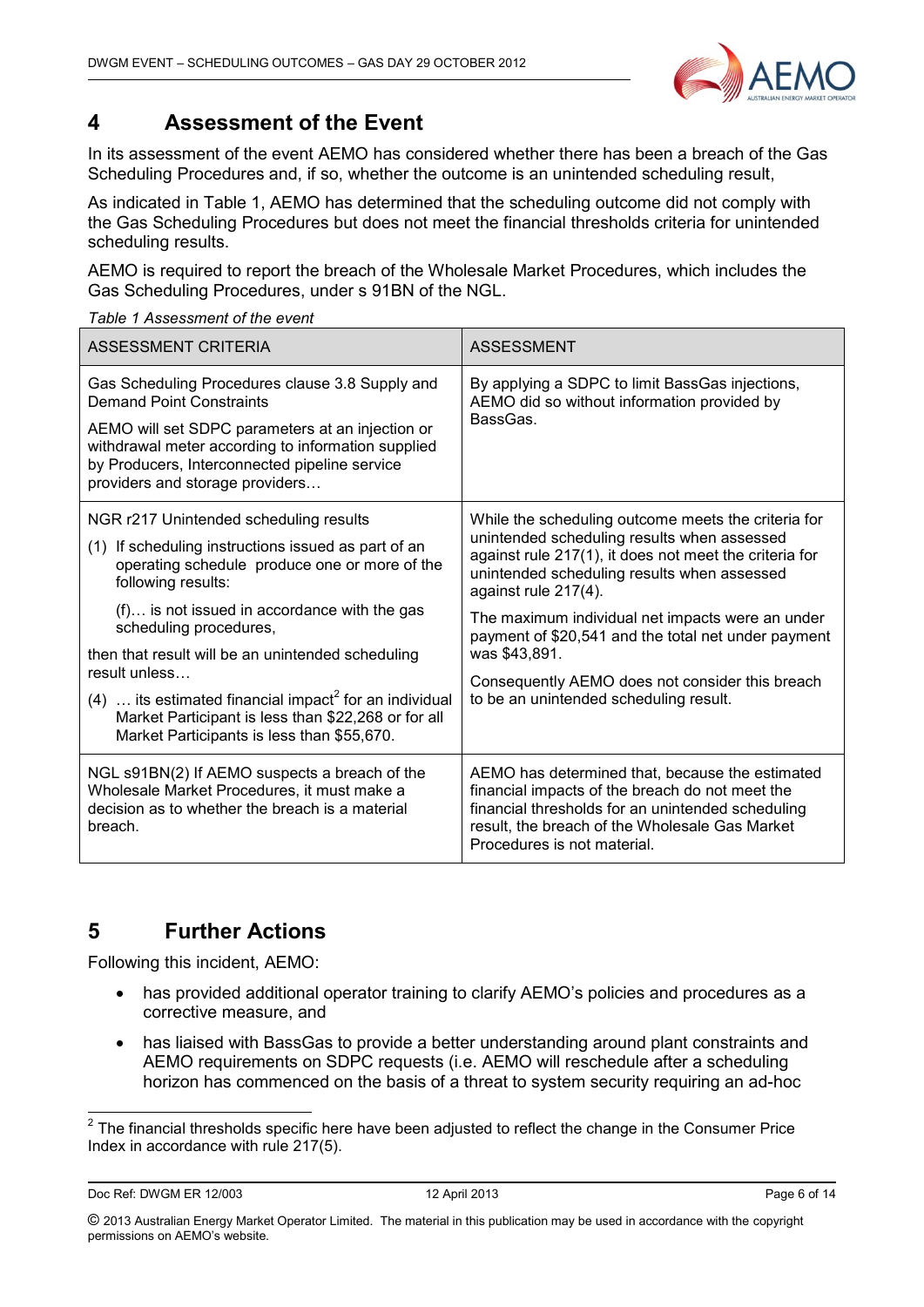

schedule. Furthermore, submitting an SDPC which also changes the hourly quantity of an hour already commenced cannot be applied for that hour).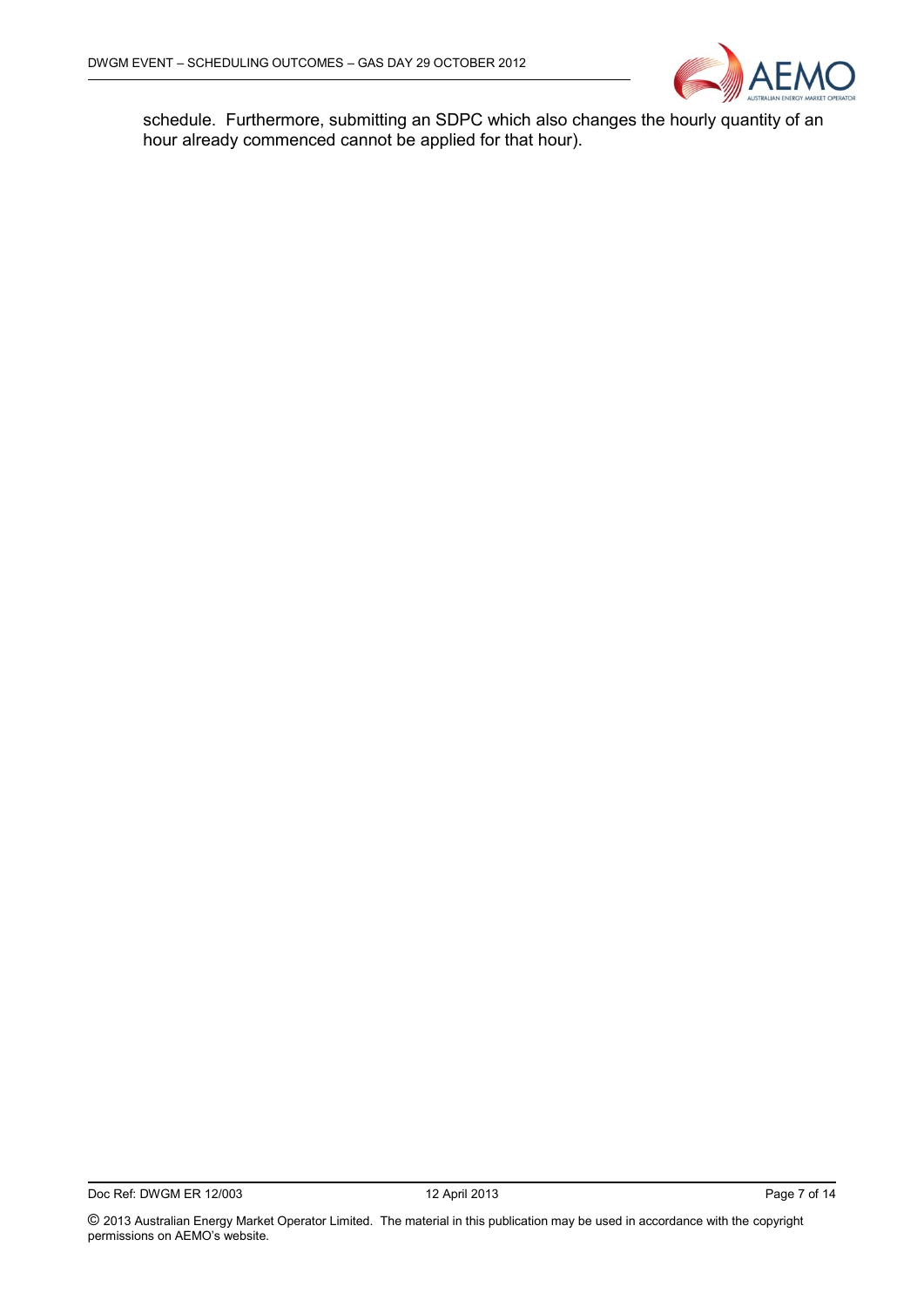

## <span id="page-7-0"></span>**Appendix 1 - Glossary**

| <b>ABBREVIATION</b> | TERM                               |
|---------------------|------------------------------------|
| GJ, GJ/hr           | Giga joules, gigajoules per hour   |
| <b>NGL</b>          | National Gas Law                   |
| <b>NGR</b>          | <b>National Gas Rules</b>          |
| <b>SDPC</b>         | Supply and demand point constraint |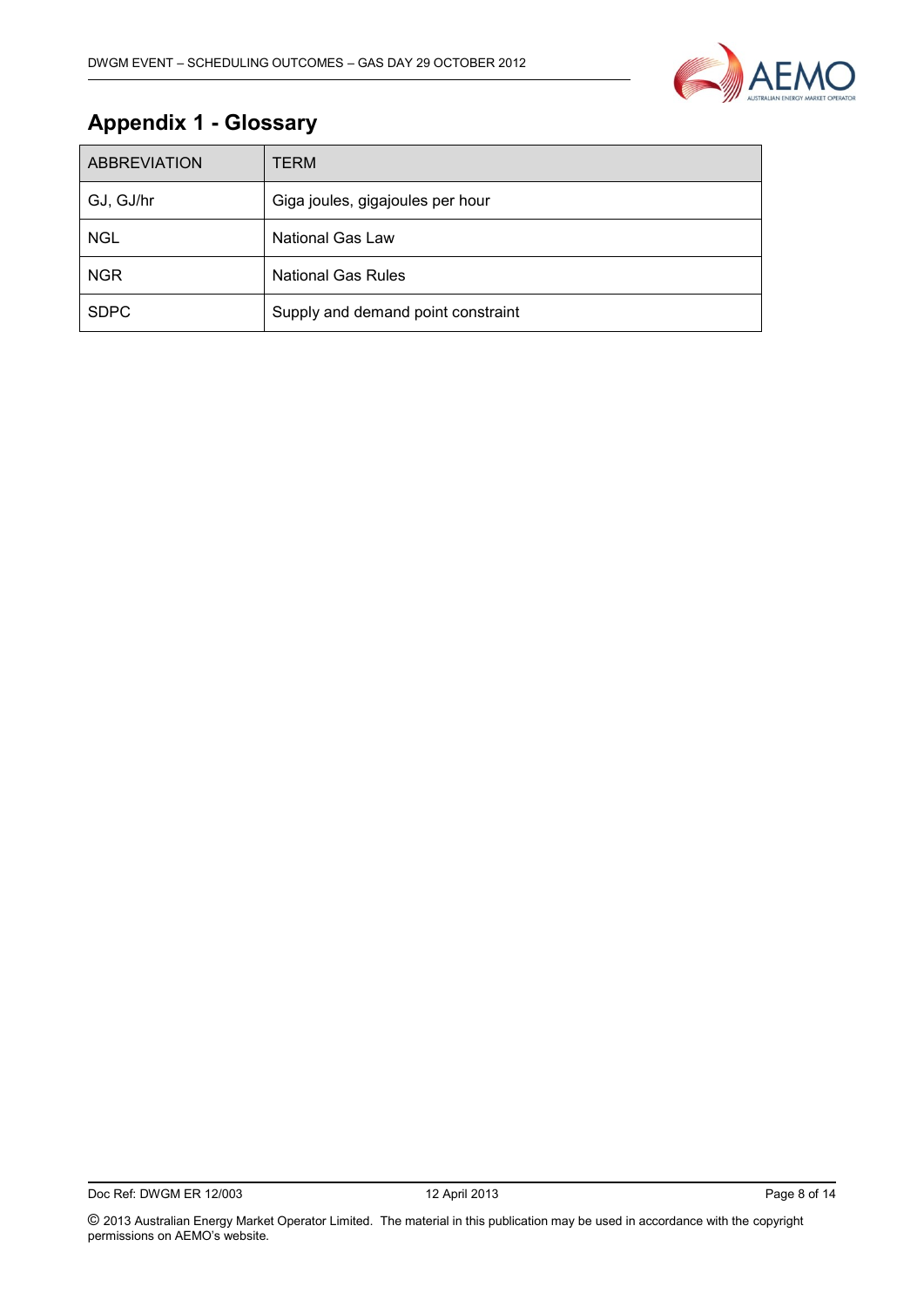

## <span id="page-8-0"></span>**Appendix 2 – SDPCs at BassGas for gas day 29 October 2012**

| Hourly<br>interval | SDPC for<br>revised 6am<br>schedules (run<br>at 5:47am) | <b>SDPC</b><br>submitted by<br>BassGas at<br>0625 hrs | <b>SDPC</b><br>submitted by<br>BassGas at<br>0720 hrs | SDPC for the<br>10 am and<br>2pm<br>schedules | <b>SDPC</b><br>submitted by<br>BassGas at<br>1605 hrs | SDPC for<br>the 6pm<br>and 10pm<br>schedules |
|--------------------|---------------------------------------------------------|-------------------------------------------------------|-------------------------------------------------------|-----------------------------------------------|-------------------------------------------------------|----------------------------------------------|
| 6:00               | $\mathbf 0$                                             | $\mathbf 0$                                           | $\mathbf 0$                                           | $\mathbf 0$                                   | $\mathbf 0$                                           | $\mathbf 0$                                  |
| 7:00               | $\mathbf 0$                                             | 1250                                                  | 1040                                                  | $\mathbf 0$                                   | 1040                                                  | $\mathbf 0$                                  |
| 8:00               | 1250                                                    | 1666                                                  | 1040                                                  | 1250                                          | 1040                                                  | 1250                                         |
| 9:00               | 1250                                                    | 1666                                                  | 1040                                                  | 1250                                          | 1040                                                  | 1250                                         |
| 10:00              | 1666                                                    | 1666                                                  | 1040                                                  | 1040                                          | 1040                                                  | 1040                                         |
| 11:00              | 1666                                                    | 1666                                                  | 1040                                                  | 1040                                          | 1040                                                  | 1040                                         |
| 12:00              | 1666                                                    | 1666                                                  | 1040                                                  | 1040                                          | 1040                                                  | 1040                                         |
| 13:00              | 1666                                                    | 1666                                                  | 1040                                                  | 1040                                          | 1040                                                  | 1040                                         |
| 14:00              | 1666                                                    | 1666                                                  | 1040                                                  | 1040                                          | 1040                                                  | 1040                                         |
| 15:00              | 1666                                                    | 1666                                                  | 1040                                                  | 1040                                          | 1040                                                  | 1040                                         |
| 16:00              | 1666                                                    | 1666                                                  | 1040                                                  | 1040                                          | 1040                                                  | 1040                                         |
| 17:00              | 1666                                                    | 1666                                                  | 1250                                                  | 1250                                          | 1040                                                  | 1250                                         |
| 18:00              | 1666                                                    | 1666                                                  | 1666                                                  | 1666                                          | 1040                                                  | 1040                                         |
| 19:00              | 1666                                                    | 1666                                                  | 1666                                                  | 1666                                          | 1040                                                  | 1040                                         |
| 20:00              | 1666                                                    | 1666                                                  | 1666                                                  | 1666                                          | 1040                                                  | 1040                                         |
| 21:00              | 1666                                                    | 1666                                                  | 1666                                                  | 1666                                          | 1040                                                  | 1040                                         |
| 22:00              | 1250                                                    | 1666                                                  | 1666                                                  | 1666                                          | 1250                                                  | 1250                                         |
| 23:00              | 1250                                                    | 1666                                                  | 1666                                                  | 1666                                          | 1666                                                  | 1666                                         |
| 0:00               | 1250                                                    | 1666                                                  | 1666                                                  | 1666                                          | 1666                                                  | 1666                                         |
| 1:00               | 1250                                                    | 1666                                                  | 1666                                                  | 1666                                          | 1666                                                  | 1666                                         |
| 2:00               | 1250                                                    | 1666                                                  | 1666                                                  | 1666                                          | 1666                                                  | 1666                                         |
| 3:00               | 1250                                                    | 1666                                                  | 1666                                                  | 1666                                          | 1666                                                  | 1666                                         |
| 4:00               | 1250                                                    | 1666                                                  | 1666                                                  | 1666                                          | 1666                                                  | 1666                                         |
| 5:00               | $\overline{0}$                                          | 1666                                                  | 1666                                                  | 1666                                          | 1666                                                  | 1666                                         |
| Daily total        | 31242                                                   | 37902                                                 | 31642                                                 | 31022                                         | 28512                                                 | 28102                                        |

*Table 2 BassGas SDPCs submitted and used in schedules for gas day 29 October 2012*

#### **Notes:**

- The 10 AM schedule uses the latest SDPC for from 1000 hrs to 0600 hrs and assumes that the 0600 to 0900 scheduled hourly quantities are historically correct (i.e. the schedules have been followed). Hence, the SDPC that applied from 0600 to 0900 hrs cannot be overridden and is shaded in the table above to highlight the difference between what was submitted by BassGas and what was used in the scheduling process.
- The 2 PM schedule used the same SDPC as applied at 10 AM.
- The 6 PM schedule used the hourly quantities from the revised SDPC submitted by BassGas at 1605 hrs for the remaining hours of the gas day.
- The 10 PM schedule used the same SDPC as applied at 6 PM.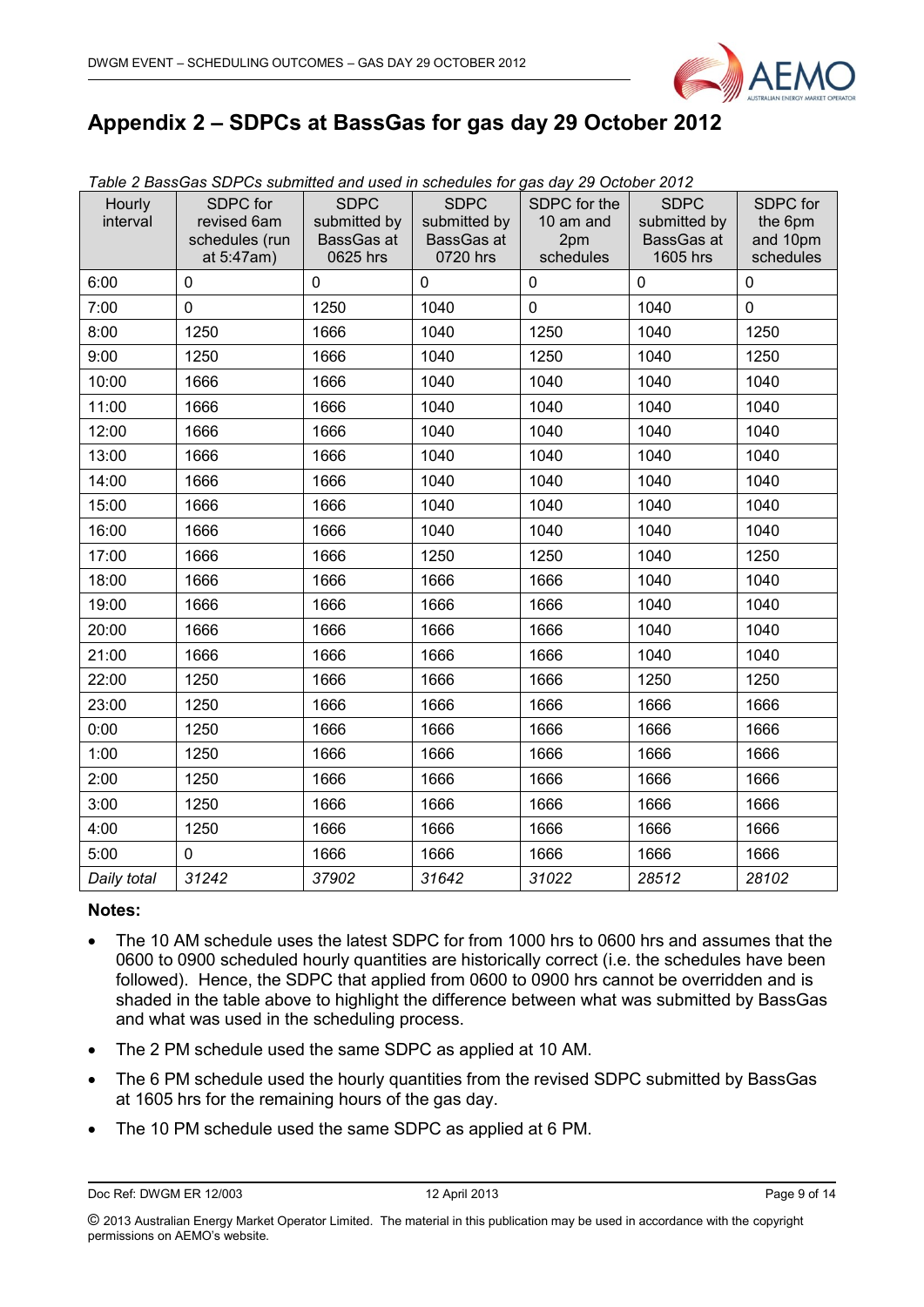

 SDPCs used in scheduling are published in the public report, *INT111 Supply and Demand Point Constraint (SDPC)* which is available on the participant MIBB and on the AEMO website.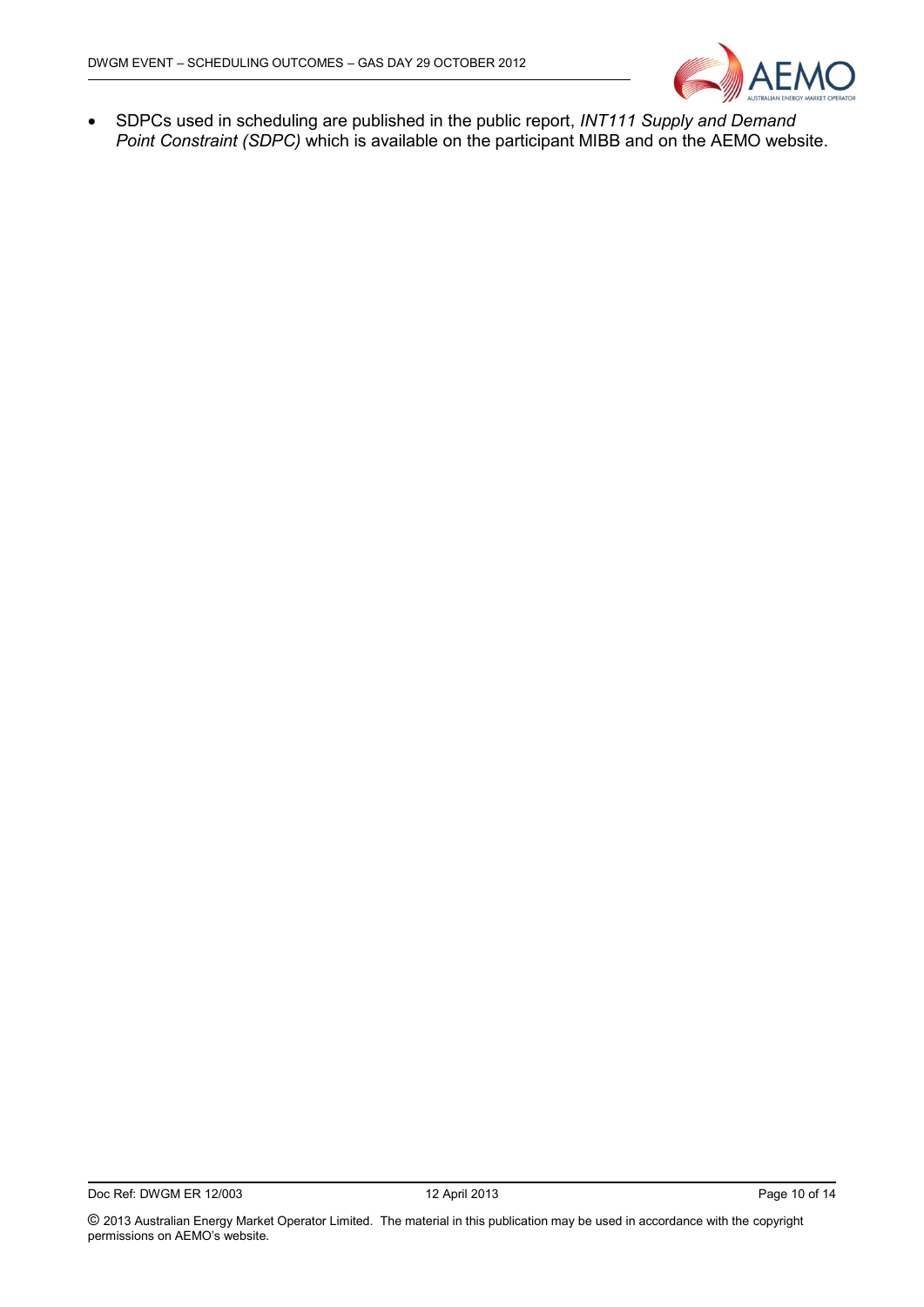

## <span id="page-10-0"></span>**Appendix 3 – Detailed analysis**

#### **Approach**

For the purpose of the analysis in this appendix, AEMO simulated scheduling results based on:

- only changing SDPCs at BassGas;
- not applying the incorrect SDPC at the 6 AM scheduling horizon (this results in a BassGas schedule of 40,000 GJ); and
- not applying any SDPC at BassGas for subsequent scheduling horizons.

The rationale for the last bullet point was that Origin Energy's rebid for the 10 AM horizon was for a daily quantity of 31,642 GJ which did not change through the day. This rebid restricted the BassGas scheduled amounts more that the revised SDPC's based on hourly quantities in the SDPCs submitted by BassGas during the day.

The expected changes to price and settlement outcomes are discussed below.

#### **Changes to gas prices**

Table 3 shows the published and simulated gas price for each schedule. The gas price for the simulated schedules are lower due to the zero priced BassGas injections being scheduled. Rebids during the day also impacted scheduled quantities and prices.

| Schedule  | 6am        | 10am     | 2pm      | 6pm        | 10pm       |
|-----------|------------|----------|----------|------------|------------|
| Published | \$4.1369   | \$4.3300 | \$4.3300 | \$4.3405   | \$4.1369   |
| Simulated | \$3.5023   | \$4.3300 | \$4.3300 | \$4.1405   | \$3.5269   |
| Change    | $-$0.6346$ | \$0.0000 | \$0.0000 | $-$0.2000$ | $-$0.6100$ |

*Table 3 Market prices*

#### **Changes to deviation quantities and payments**

MPs' deviation quantities would have been impacted for the 10 PM scheduling interval on 28 October as a result of the change of the 6 AM market price (-\$0.6346/GJ). The total deviation payments would have changed by -\$2,824.

No change to injection and (controllable) withdrawal deviation quantities would be expected as it was assumed that MPs would not deviate from their scheduled injections and withdrawals by more than the published deviation quantities in each scheduling interval. The only exception was for BassGas for the 6 AM scheduling interval since the simulated 6 AM schedule was based on what BassGas confirmed for the day (i.e. 40,000 GJ equates to 6,668 GJ for the interval) compared to the published schedule (i.e. 31,242 GJ equates to 2,500 GJ for the interval). Hence, an over delivery of approximately 947 GJ compared to the published schedule became an under delivery.

*Table 4 Expected changes to deviation quantities and payments for gas day 29 October 2012*

| Schedule                    | 6am      | 10am                                        | 2 <sub>pm</sub> | 6pm      | 10pm     |
|-----------------------------|----------|---------------------------------------------|-----------------|----------|----------|
|                             |          | Published deviation quantities and payments |                 |          |          |
| Deviation withdrawal (GJ)   | 4483     | 1400                                        | -1467           | -9116    | 761      |
| Deviation injections (GJ)   | 3634     | -4118                                       | $-2181$         | $-3185$  | -7858    |
| Net deviation quantity (GJ) | 849      | 5518                                        | 714             | -5931    | 8619     |
| Deviation Gas price (\$/GJ) | \$4.3300 | \$4.3300                                    | \$4.3405        | \$4.1369 | \$4.5188 |

Doc Ref: DWGM ER 12/003 12 April 2013 Page 11 of 14

© 2013 Australian Energy Market Operator Limited. The material in this publication may be used in accordance with the copyright permissions on AEMO's website.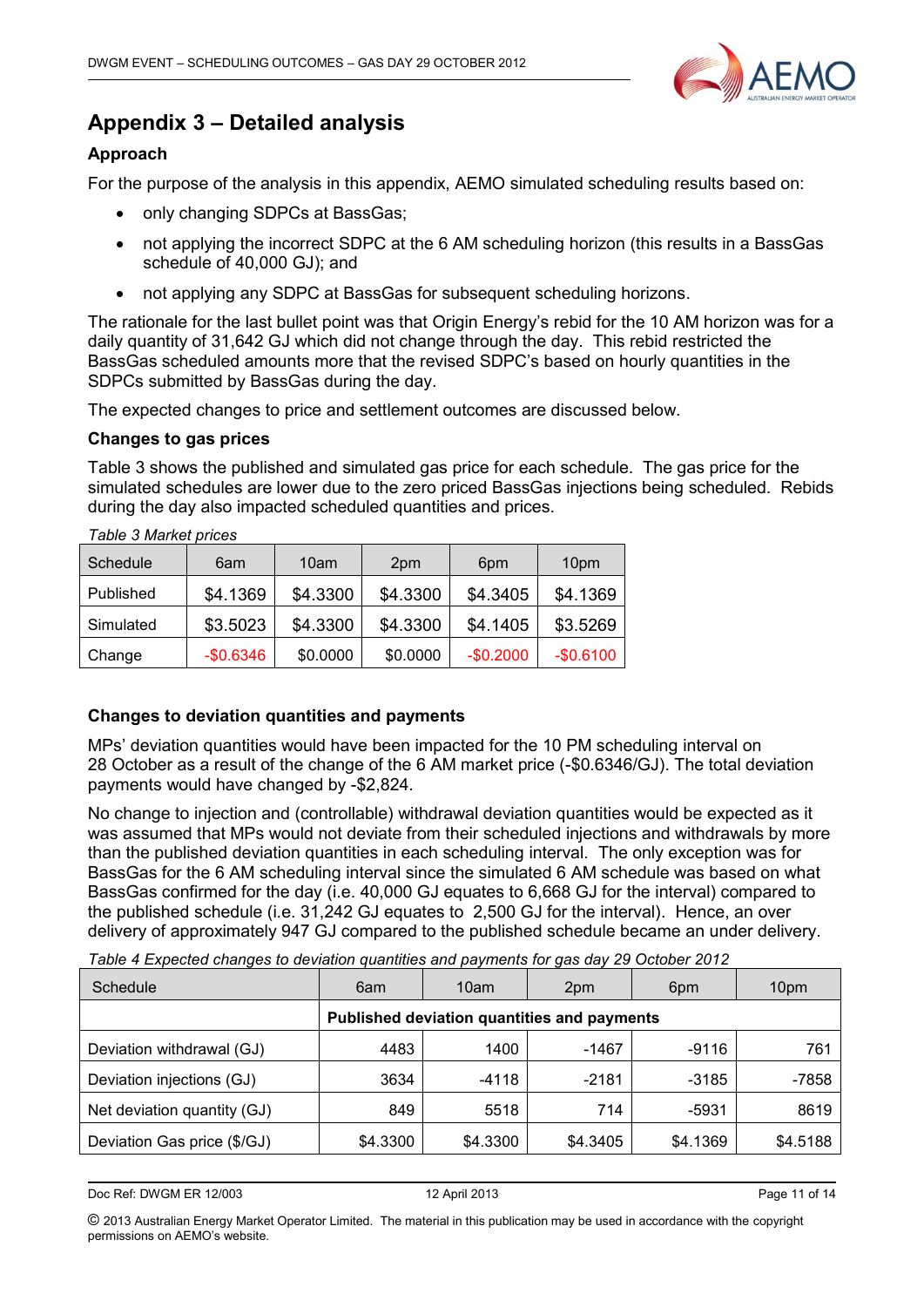

| Schedule                      | 6am        | 10am     | 2pm                                                          | 6pm        | 10pm     |
|-------------------------------|------------|----------|--------------------------------------------------------------|------------|----------|
| Deviation payments (\$)       | \$3,676    | \$23,891 | \$3,098                                                      | $-$24,536$ | \$38,948 |
| Daily deviation payments (\$) |            |          |                                                              |            | \$45,079 |
|                               |            |          | Simulated deviation quantities and payments                  |            |          |
| Deviation withdrawal (GJ)     | 4483       | 1400     | -1467                                                        | $-9116$    | 761      |
| Deviation injections (GJ)     | $-539$     | $-4118$  | $-2181$                                                      | -3185      | $-7858$  |
| Net deviation quantity (GJ)   | 5022       | 5518     | 714                                                          | $-5931$    | 8619     |
| Deviation Gas price (\$/GJ)   | \$4.3300   | \$4.3300 | \$4.1405                                                     | \$3.5269   | \$4.5188 |
| Deviation payments (\$)       | \$21,746   | \$23,891 | \$2,956                                                      | $-$20,918$ | \$38,948 |
| Daily deviation payments (\$) |            |          |                                                              |            | \$66,624 |
|                               | published) |          | Changes to deviation quantities and payments (simulated less |            |          |
| Net deviation quantity (GJ)   | 4173       | 0        | $\Omega$                                                     | $\Omega$   | 0        |
| Deviation Gas price (\$/GJ)   | \$0.0000   | \$0.0000 | $-$0.2000$                                                   | $-$0.6100$ | \$0.0000 |
| Deviation payments (\$)       | \$18,070   | $-\$0$   | $-$143$                                                      | \$3,618    | \$0      |
| Daily deviation payments (\$) |            |          |                                                              |            | \$21,545 |

#### **Changes to imbalance quantities and payments on gas day 29 October 2012**

Table 5 shows the published and expected total market imbalance quantities and payments. The largest changes would occur in the 6 AM and 10 AM schedules. In total, the market would have been undercharged by \$8,351 in daily imbalance payments.

*Table 5 Expected changes to imbalance quantities and payments*

| Schedule                      | 6am      | 10am                                               | 2pm      | 6pm      | 10pm       |
|-------------------------------|----------|----------------------------------------------------|----------|----------|------------|
|                               |          | <b>Published imbalance quantities and payments</b> |          |          |            |
| Imbalance withdrawal (GJ)     | 528989   | 9232                                               | 523      | 93       | 1122       |
| Imbalance injections (GJ)     | 527493   | 23160                                              | 683      | $-515$   | $-5066$    |
| Net imbalance quantity (GJ)   | 1496     | -13928                                             | -160     | 608      | 6189       |
| Gas price (\$/GJ)             | \$4.1369 | \$4.3300                                           | \$4.3300 | \$4.3405 | \$4.1369   |
| Imbalance payments (\$)       | \$6,190  | $-$ \$60,310                                       | -\$691   | \$2,641  | \$25,602   |
| Daily imbalance payments (\$) |          |                                                    |          |          | $-$26,567$ |
|                               |          | Simulated imbalance quantities and payments        |          |          |            |
| Imbalance withdrawal (GJ)     | 539303   | $-502$                                             | 723      | 93       | 1566       |
| Imbalance injections (GJ)     | 533251   | 15369                                              | 804      | -673     | -5943      |
| Net imbalance quantity (GJ)   | 6052     | -15871                                             | -81      | 766      | 7509       |
| Gas price (\$/GJ)             | \$3.5023 | \$4.3300                                           | \$4.3300 | \$4.1405 | \$3.5269   |
| Imbalance payments (\$)       | \$21,195 | -\$68,720                                          | -\$350   | \$3,173  | \$26,485   |

Doc Ref: DWGM ER 12/003 12 April 2013 Page 12 of 14

© 2013 Australian Energy Market Operator Limited. The material in this publication may be used in accordance with the copyright permissions on AEMO's website.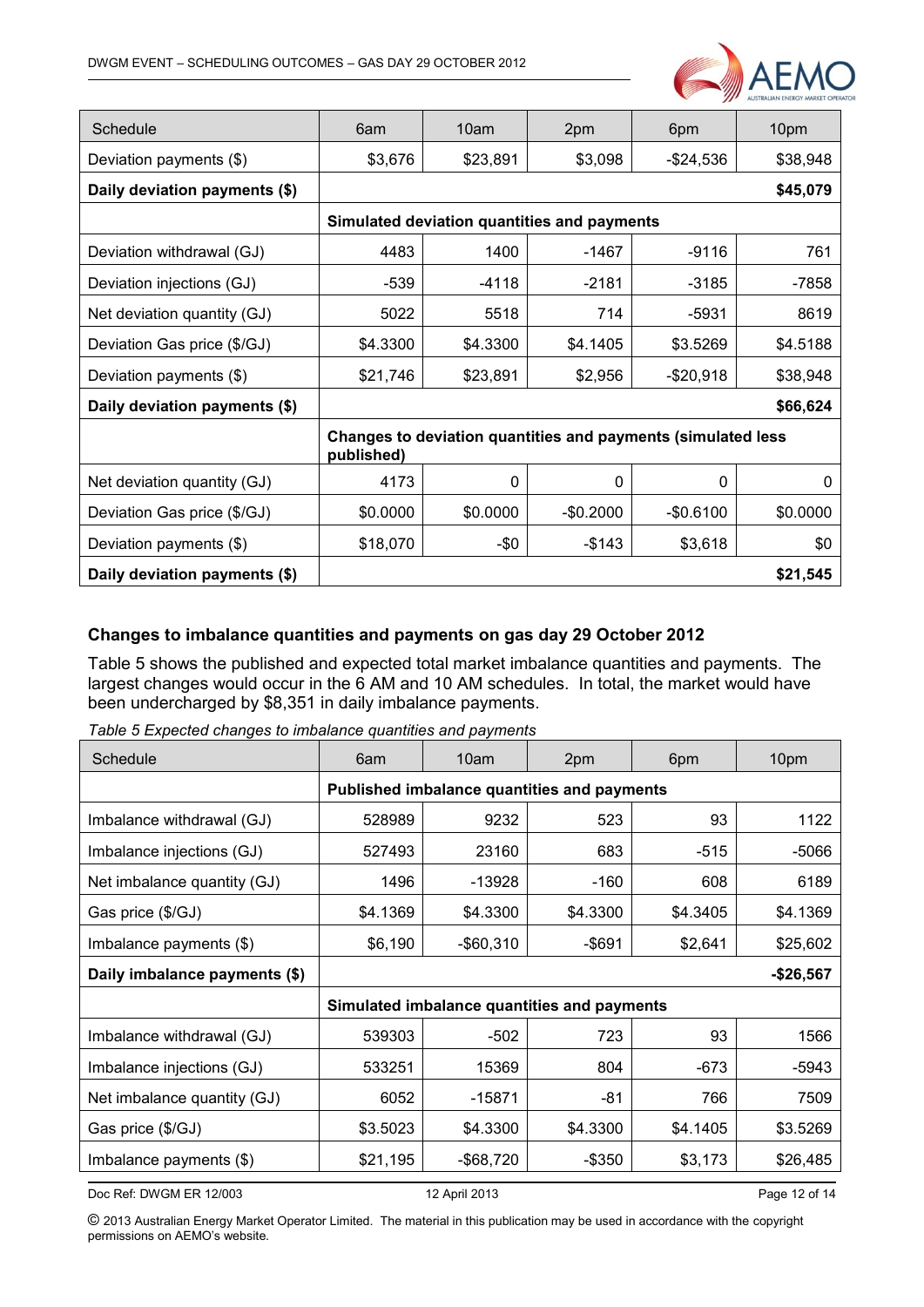

| Schedule                      | 6am        | 10am        | 2pm                                                          | 6pm        | 10pm       |
|-------------------------------|------------|-------------|--------------------------------------------------------------|------------|------------|
| Daily imbalance payments (\$) |            |             |                                                              |            | $-$18,217$ |
|                               | published) |             | Changes to imbalance quantities and payments (simulated less |            |            |
| Net Imbalance quantity (GJ)   | 4555       | -1942       | 79                                                           | 158        | 1321       |
| Gas price (\$/GJ)             | -\$0.6346  | \$0.0000    | \$0.0000                                                     | $-$0.2000$ | $-$0.6100$ |
| Imbalance payments (\$)       | \$15,005   | $-$ \$8,410 | \$341                                                        | \$532      | \$883      |
| Daily imbalance payments (\$) |            |             |                                                              |            | \$8,351    |

#### **Changes to linepack account**

The daily amount added to the linepack account is the negative of the sum of total daily imbalance and deviation payments and is apportioned to each MP in accordance with their share of the total adjusted net quantity of gas withdrawn for the relevant gas day.

Table 6 shows the expected linepack account would have increased by -\$27,072 which would need to be funded by all MPs withdrawing gas on that day.

| Table 6 Linepack account           |                 |                 |              |  |  |  |
|------------------------------------|-----------------|-----------------|--------------|--|--|--|
|                                    | 28 October 2012 | 29 October 2012 | Total        |  |  |  |
| Change to total imbalance payments | \$0             | \$8,351         | \$8,351      |  |  |  |
| Change to total deviation payments | $-$ \$2,824     | \$21,545        | \$18,721     |  |  |  |
| Change to linepack account         | \$2,824         | $-$ \$29,896    | $-$ \$27,072 |  |  |  |

#### **Financial impacts**

Some registered participants are related companies and have chosen to trade in the market using different company IDs. Companies registered under the same ABN were grouped and net financial impacts were determined.

The estimated negative financial impact (under-payments to MP) is calculated by summing changes to imbalance payments, deviation payments and linepack account allocations for any individual MP (i.e. grouped by a common ABN) who is worse off and then aggregating these to calculate the total net negative financial impact for all MPs.

The estimated financial impact on market participants (MP) is set out in Table 7 which shows that:

- no MP was better off (under-charged) by more than \$16,413;
- no MP was worse off (under-paid) by more than \$20,541; and
- the total net negative financial impact for (total under-payments to) all MPs was less than \$43,891.